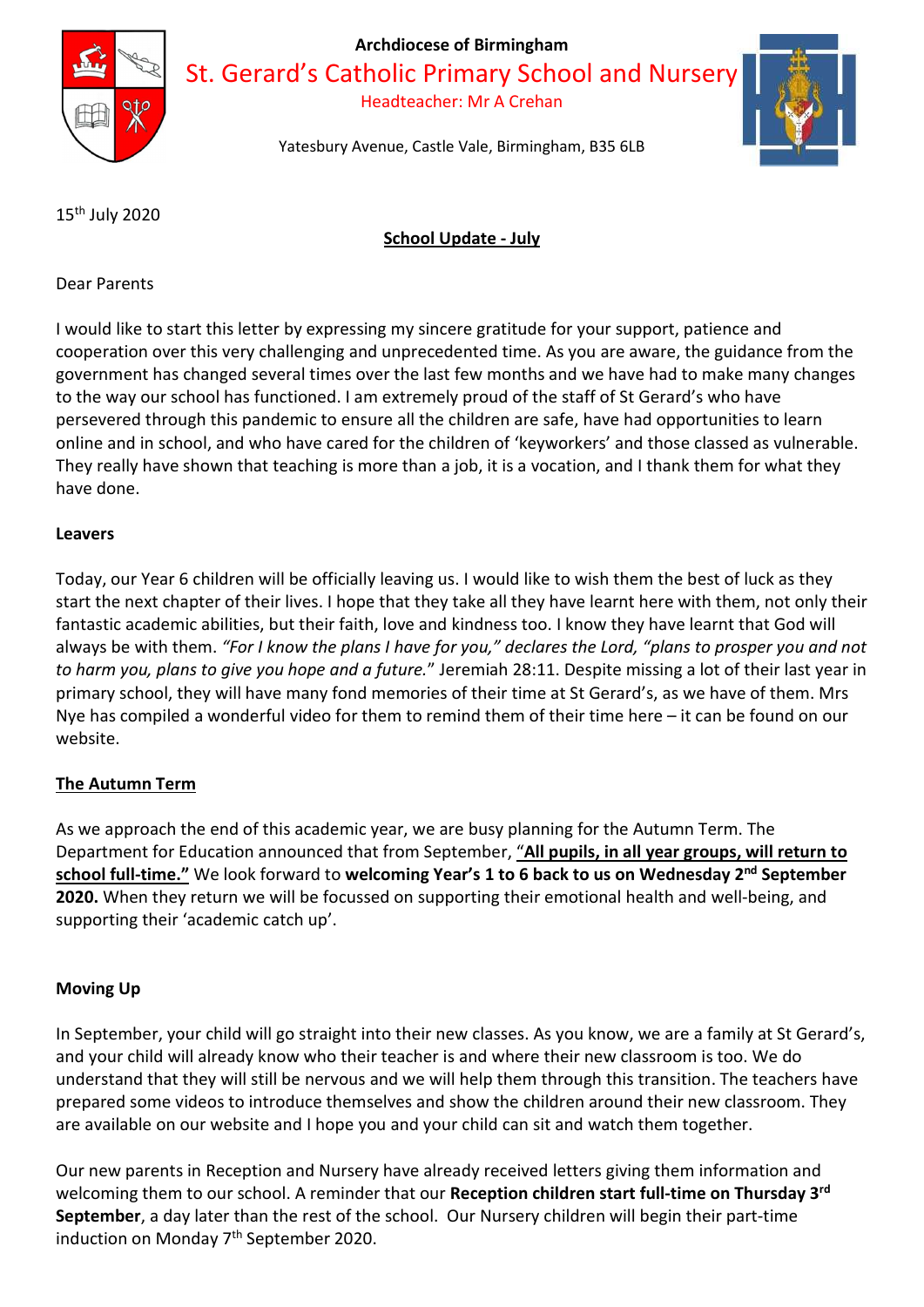

St. Gerard's Catholic Primary School and Nurser

Headteacher: Mr A Crehan

Yatesbury Avenue, Castle Vale, Birmingham, B35 6LB

## **Groupings**

In September, we have made changes to the 'bubbles' or groupings in accordance with DfE guidance which states, "Consistent groups reduce the risk of transmission by limiting the number of pupils and staff in contact with each other to only those within the group". For the majority of the day, each class will form their own bubble and have minimal contact with others. But during lunchtimes and break times we will have 4 groupings in school to minimise pupil's contact with others. Nursery and Reception will form an 'EYFS Bubble', Year 1 and Year 2 will form a 'KS1 Bubble', Year 3 and 4 will form a 'Lower KS2 Bubble', and finally Year 5 and 6 will form an 'Upper KS2 Bubble'. This will allow us to stagger lunch timings without taking any time away from teaching the curriculum.

### Drop off & Collection

Drop off and collection will not be back to normal. We are still being directed by the government to reduce the amount of adults on site, and to do this, parents will only be allowed limited access.

Drop off will be between 8.40am – 9.00am. At 8.40am all gates on our site will be open and a member of staff will be on duty. You can drop your child off at any gate and they will make their own way into the classrooms. There will be lots of adults to direct the children and teachers will be waiting for them in class with a morning task. In the mornings, parents will not be allowed on site, and in order to avoid congestion, the staff on gates will not be taking messages. If you need to pass anything urgently on to the teacher you will need to call the office or email us the night before.

For Reception children's transition days on Thursday 3<sup>rd</sup> and Friday 4<sup>th</sup> September, parents can bring their child through the 'visitor's gates' on Renfrew Square, where a member of staff will be there to greet you.

Collection times will be staggered to reduce congestion. We will allow parents to congregate, at a social distance, on the main playground. Only one adult per family will be allowed to come onto the school site. We will mark an area for you and ask that you do not come close to the doors. Teachers will dismiss children from specific exits. The children will come to you. Once you have collected your child, we ask you to leave the site as quickly as possible, supervising your children at all times. If you have children in multiple classes you will have to wait in the parent area. Please do not let children play as there will not be room. I will send more information about this at the end of August, but to help you plan, collection times will be as shown below:

- Nursery: 3.00pm
- Reception, Years 1 & 2: 3.05pm
- Years 3 & 4: 3.15pm
- Years 5 & 6: 3.20pm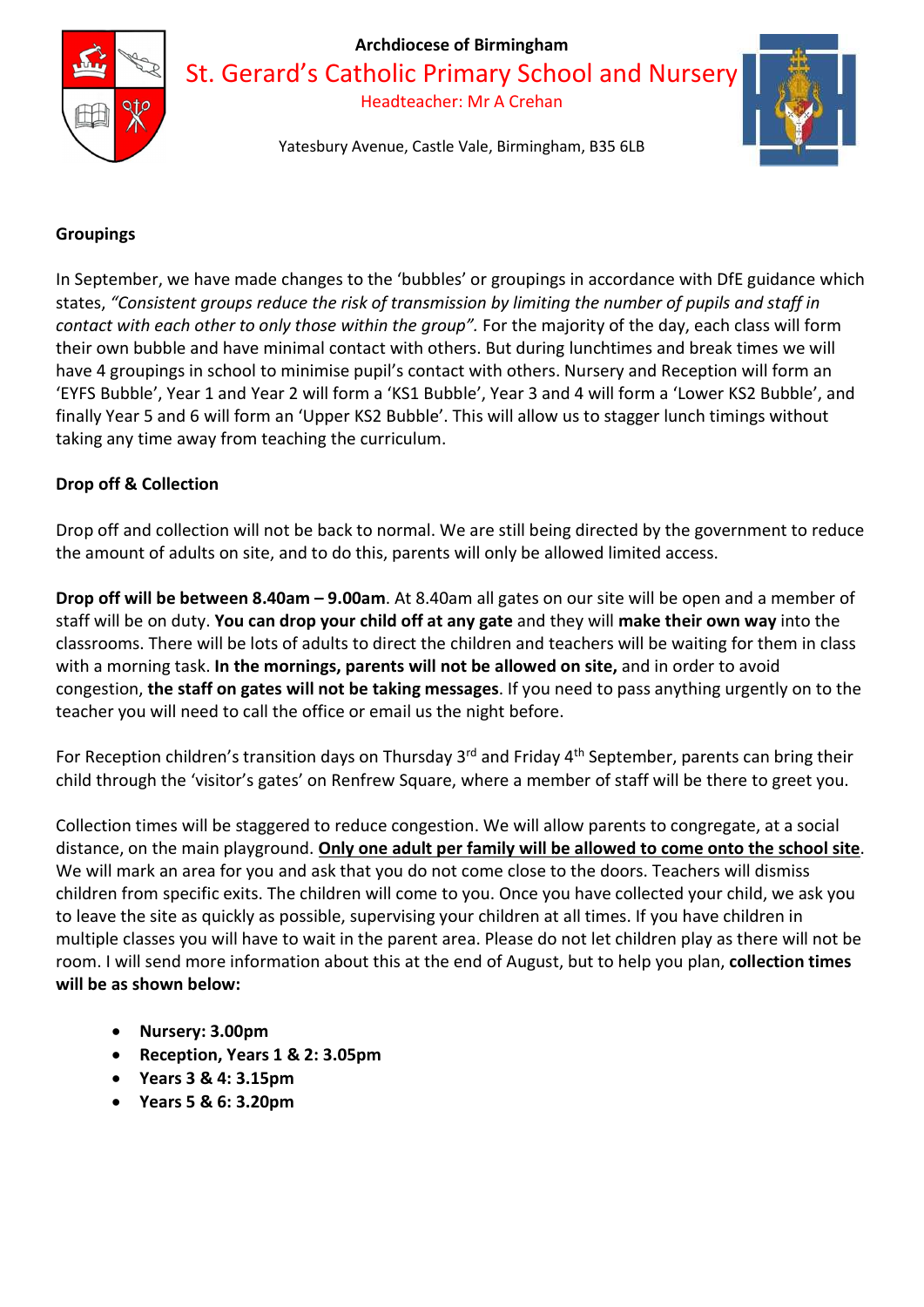

St. Gerard's Catholic Primary School and Nursery

Headteacher: Mr A Crehan

Yatesbury Avenue, Castle Vale, Birmingham, B35 6LB

### Uniform

Children are expected to wear full school uniform in September. They will need to have their PE kits in school ready for their PE lessons. We do not expect them to wear any jewellery or have hairstyles that are not part of our normal school policy. If you are unsure of any items, please see our prospectus on the school website. During the start of the Autumn Term, most children wear the Summer Uniform.

# Lunches

School dinners will be available from the kitchen. In September, parents cannot come to the school office. We are currently trying to set up a contactless system and will give you more information on this in September. In the meantime, if your child is in Year 3, 4, 5 or 6, and would like a school dinner, you will need to send the money into school with them. This will need to be the correct money, in a clearly-labelled envelope. The school dinner amount for this year is £12 a week.

# Covid-19 Cases

If anyone develops symptoms we need to know immediately. They must then self-isolate and get a test. All children can be tested, including children under 5. Staff and pupils must not come into the school if they have symptoms, and will be sent home to self-isolate if they develop them in school. The DfE states that, "Anyone who displays symptoms of coronavirus (COVID-19) can and should get a test. Tests can be booked online through the NHS testing and tracing for coronavirus website, or ordered by telephone via NHS 119 for those without access to the internet. Essential workers, which includes anyone involved in education or childcare, have priority access to testing." You will only be allowed to return to school when you show us a negative test result. If you or your child test positive, you must contact the school immediately and we will advise you based on advice from Birmingham City Council and Public Health England.

## Attendance

School attendance will be mandatory again from the beginning of the autumn term. This means from that point, the usual rules on school attendance will apply, including:

- parents' duty to secure that their child attends regularly at school where the child is a registered pupil at school and they are of compulsory school age;
- schools' responsibilities to record attendance and follow up absence
- the availability to issue sanctions, including fixed penalty notices in line with local authorities' codes of conduct

If you have any concerns about attending school, please contact us by email at enquiry@stgerard.bham.sch.uk before the start of term, and we will try and answer any questions you may have. The DfE ensures us that, "The risk to children themselves of becoming severely ill from coronavirus (COVID-19) is very low and there are negative health impacts of being out of school."